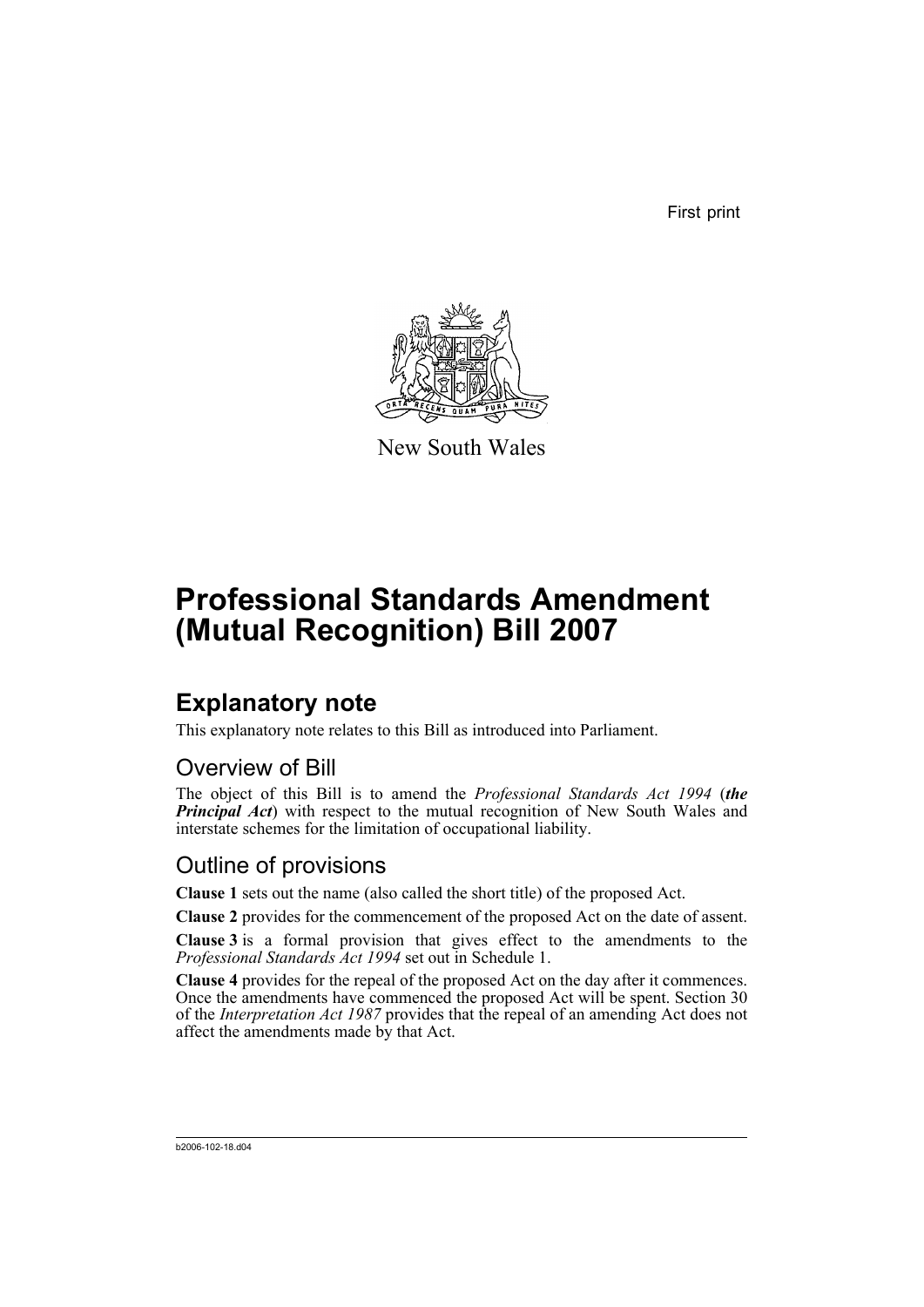Explanatory note

### **Schedule 1 Amendments**

Section 4 of the Principal Act defines certain words and expressions for the purposes of that Act. **Schedule 1 [1]** inserts additional definitions (*another jurisdiction*, *appropriate Council*, *corresponding law*, *interstate scheme* and *this jurisdiction*) as a consequence of the other proposed amendments to that Act. **Schedule 1 [2]** makes a consequential amendment to the existing definition of *scheme*.

Section 7 of the Principal Act provides that an occupational liability scheme (*a scheme*) may be prepared by an occupational association or by the Professional Standards Council (*the Council*). A scheme must then be approved by the Council. **Schedule 1 [3]** inserts a new section 7 (4) so as to provide that a scheme may indicate an intention to operate as a scheme of New South Wales only, or as a scheme of both New South Wales and another jurisdiction.

Section 8 of the Principal Act requires that, before it is approved, a scheme must be publicised by means of a notice in a daily newspaper circulating throughout New South Wales. **Schedule 1 [4]** inserts a new section 8 (2) so as to require a scheme that is to operate as a scheme of some other jurisdiction to be further publicised in accordance with the requirements of the corresponding law of that other jurisdiction.

Section 10 of the Principal Act requires the Council to take certain matters into consideration before approving a scheme. **Schedule 1 [5]** inserts a new section 10 (2) so as to provide that, in the case of a scheme that is intended to operate as a scheme of another jurisdiction, the Council must also consider those matters that the appropriate Council for the other jurisdiction would have to consider and must consider all matters in the context of each of the jurisdictions concerned.

Section 12 of the Principal Act provides for the submission of schemes to the Minister, and section 13 provides for their Gazettal. **Schedule 1 [6]** inserts a new section 12 (2) so as to enable a scheme that indicates an intention to operate as a scheme of another jurisdiction to be submitted by the Council to the Minister administering the corresponding law of the other jurisdiction (so allowing the scheme to be gazetted in that jurisdiction in accordance with that jurisdiction's version of section 13). **Schedule 1 [7]** amends section 13 (1) so as to provide for the Gazettal in New South Wales of an interstate scheme that has been submitted to the Minister under that jurisdiction's version of section 12. **Schedule 1 [8]** inserts a new section 13 (3) so as to extend section 13 to amendments to interstate schemes.

Section 14 of the Principal Act establishes the date of commencement of a scheme that has been gazetted. **Schedule 1 [9]** substitutes section 14 (2) so as to provide that a scheme's commencement can be postponed not only by the Supreme Court of New South Wales (under section 15) but also by the Supreme Court of another jurisdiction by an order made under that jurisdiction's version of section 15. **Schedule 1 [9]** also inserts a new section 14 (3) so as to extend section 14 to amendments to interstate schemes.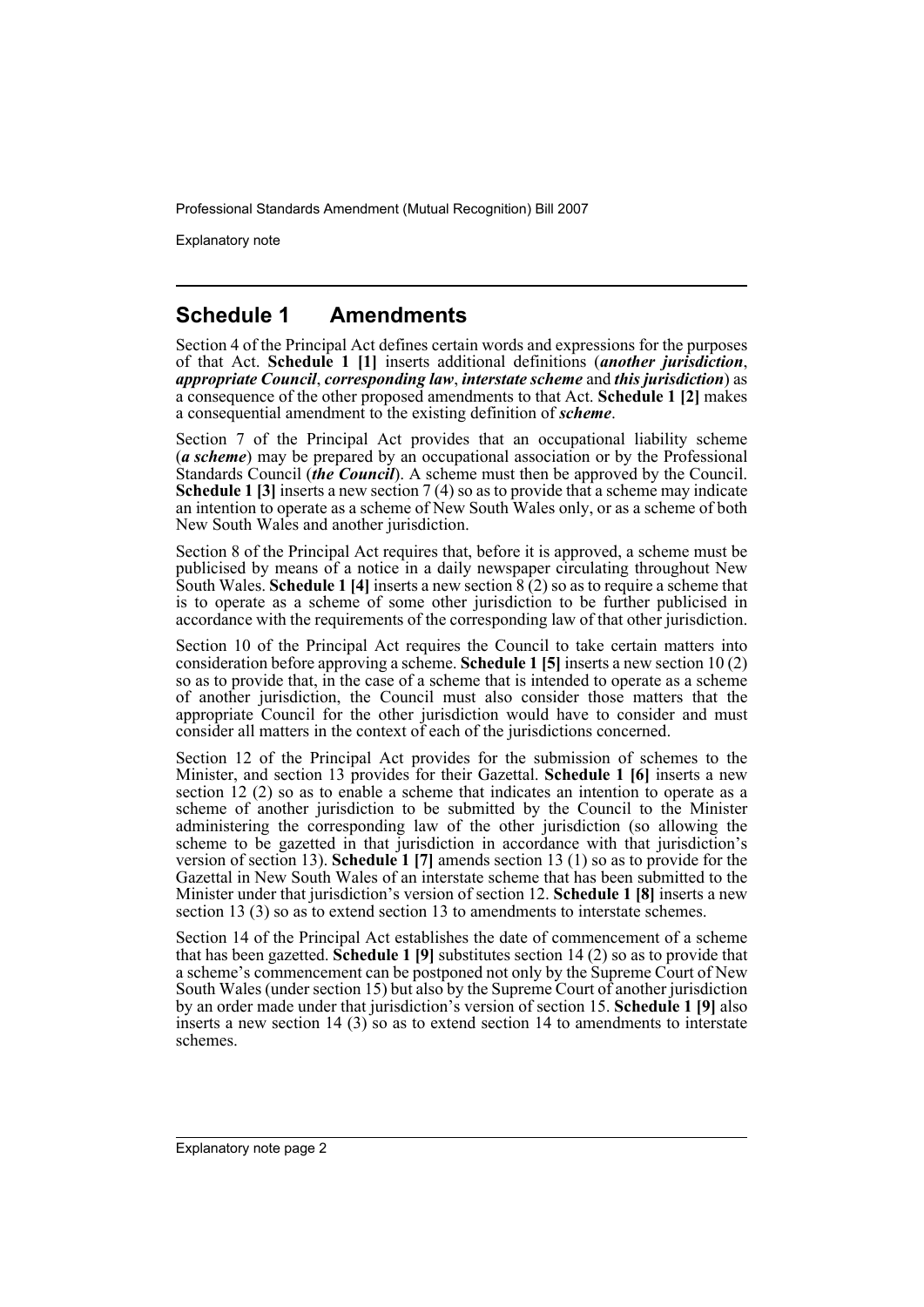Explanatory note

Section 15 of the Principal Act enables a scheme's validity to be challenged in the Supreme Court. **Schedule 1 [10]** amends section 15 (1) so as to enable a scheme that operates as a scheme of some other jurisdiction to be challenged by persons affected by the scheme as it operates in that jurisdiction. **Schedule 1 [11]** inserts a new section 15 (4) so as to provide that an interstate scheme may not be declared void under section 15 just because it fails to comply with the requirements of Division 2 (Contents of schemes) of Part 2, but may be declared void if it fails to comply with the equivalent provisions of the corresponding law of the jurisdiction in which it was prepared. **Schedule 1 [11]** also inserts a new section 15 (5) so as to preserve other rights of challenge and a new section 15 (6) so as to extend section 15 to amendments to interstate schemes.

Section 16 of the Principal Act provides for the review of schemes. **Schedule 1 [12]** amends section 16 so as to enable an interstate scheme to be reviewed for the purpose of determining whether its operation should be terminated, in relation to New South Wales, under proposed section 16C.

Section 16A of the Principal Act provides for the amendment and revocation of schemes. **Schedule 1 [14]** substitutes section 16A (5) and inserts new section 16A (6) and (7) so as to exclude sections 12 (2) and 15 from the list of sections that section 16A extends to the amendment and revocation of schemes, and to exclude interstate schemes from the application of section 16A. **Schedule 1 [13]** makes a further amendment to section 16A by way of law revision.

**Schedule 1 [15]** inserts new sections 16B and 16C into the Principal Act.

Proposed section 16B requires the Minister to notify his or her interstate counterparts if he or she revokes a scheme, and to gazette notice of any revocation of an interstate scheme of which he or she receives notice.

Proposed section 16C provides for the termination of the operation of interstate schemes in relation to New South Wales. Its procedures parallel the procedures established by section 16A for the amendment and revocation of schemes.

Section 32 of the Principal Act provides for the duration of schemes. **Schedule 1 [16]** substitutes section 32  $(1)$  and adds a new section 32  $(1)$  so as to clarify the period for which a scheme prepared in New South Wales remains in force. **Schedule 1 [16]** also adds a new section 32 (1B) so as to specify the period for which an interstate scheme remains in force.

Section 43 of the Principal Act sets out the functions of the Council. **Schedule 1 [17]** amends section 43 so as to allow the Council to give advice to the Minister in relation to interstate schemes that are intended to operate as schemes of New South Wales. **Schedule 1 [18]** further amends section  $\hat{4}$  so as to ensure that the Council can exercise functions conferred or imposed on it by the laws of other jurisdictions.

**Schedule 1 [19]** inserts a new section 43A into the Principal Act. The proposed section ensures that the Council can act in conjunction with its interstate counterparts.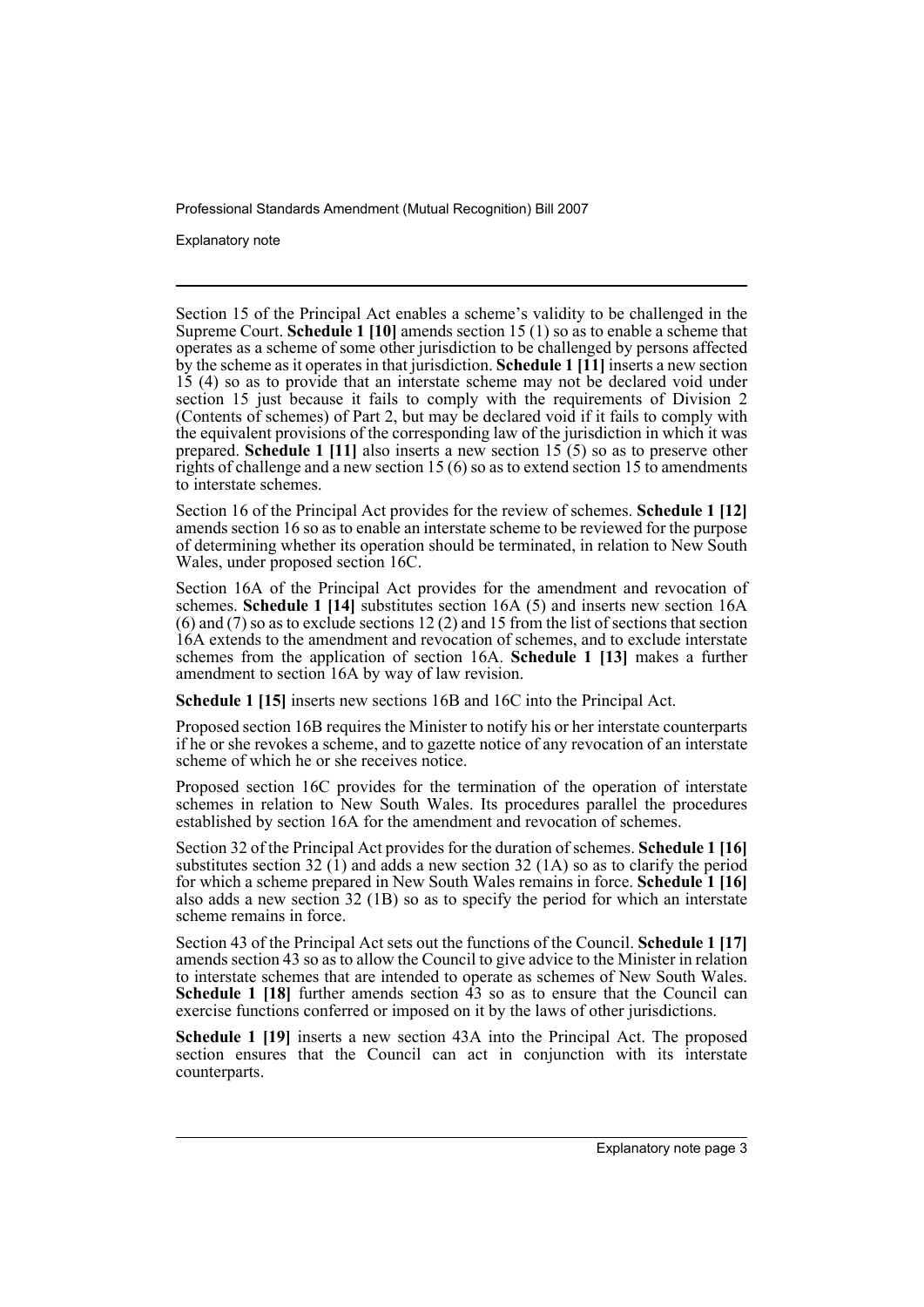Explanatory note

**Schedule 1 [20]** amends Schedule 4 so as to enable the regulations under the Principal Act to make provisions of a savings or transitional nature consequent on the enactment of the proposed Act. **Schedule 1 [21]** inserts a new Part 6 into Schedule 4. The proposed Part contains a clause that clarifies the expiry date of existing schemes.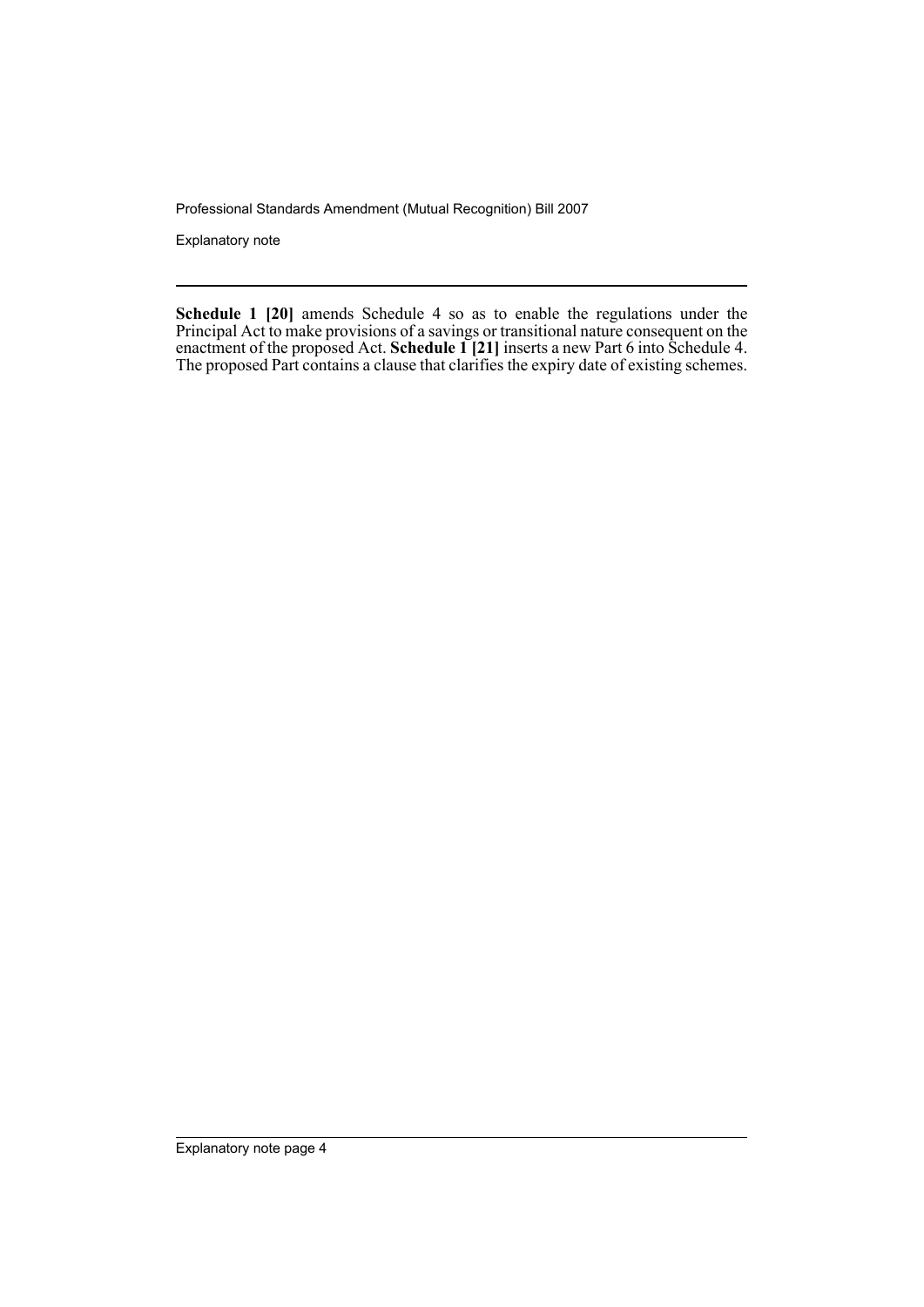First print



New South Wales

# **Professional Standards Amendment (Mutual Recognition) Bill 2007**

## **Contents**

|    |                                                    | Page |
|----|----------------------------------------------------|------|
|    | Name of Act                                        |      |
|    | Commencement                                       |      |
| 3. | Amendment of Professional Standards Act 1994 No 81 | 2    |
|    | Repeal of Act                                      |      |
|    | Schedule 1 Amendments                              |      |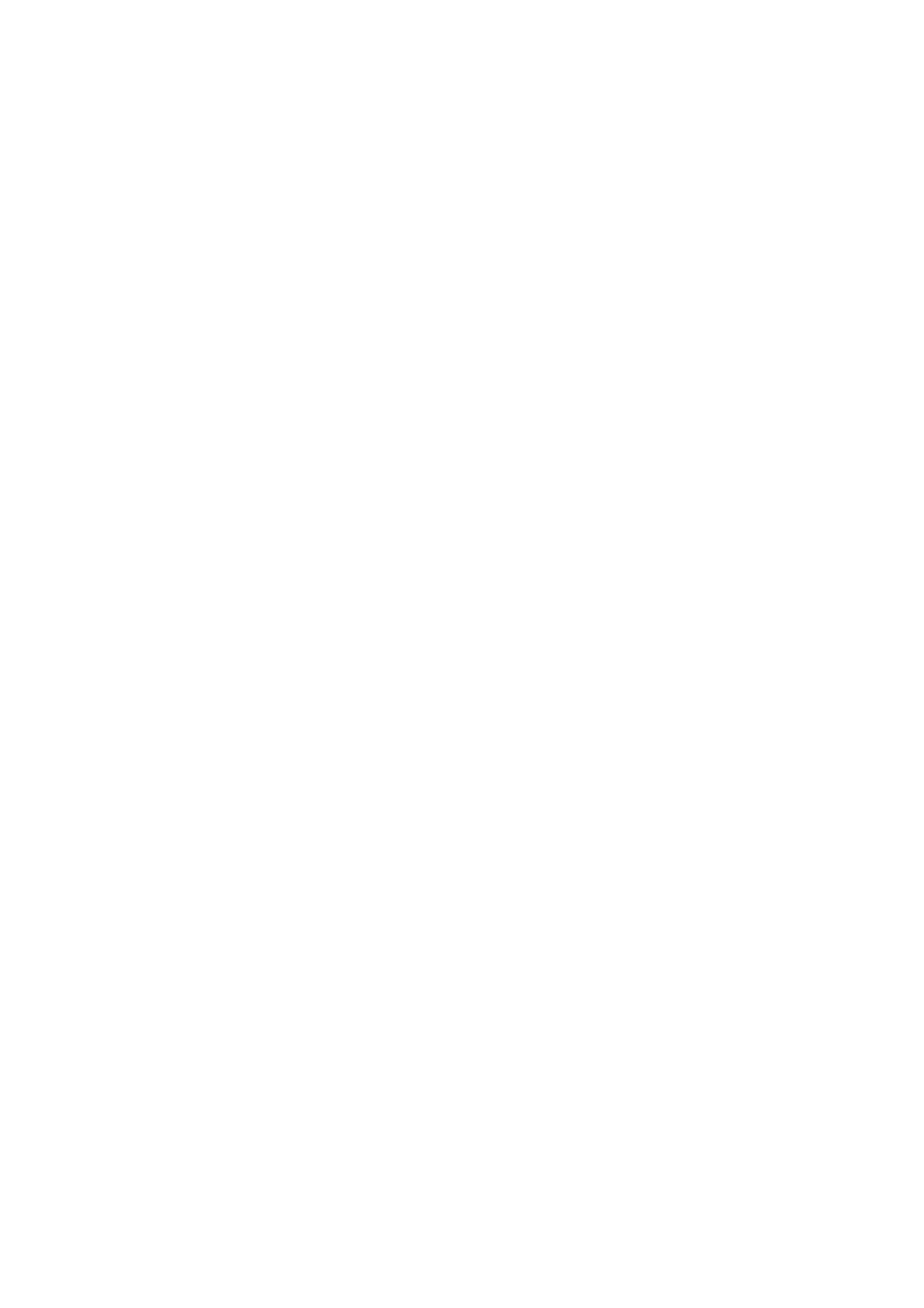

New South Wales

# **Professional Standards Amendment (Mutual Recognition) Bill 2007**

No , 2007

### **A Bill for**

An Act to amend the *Professional Standards Act 1994* with respect to the mutual recognition of New South Wales and interstate schemes for the limitation of occupational liability.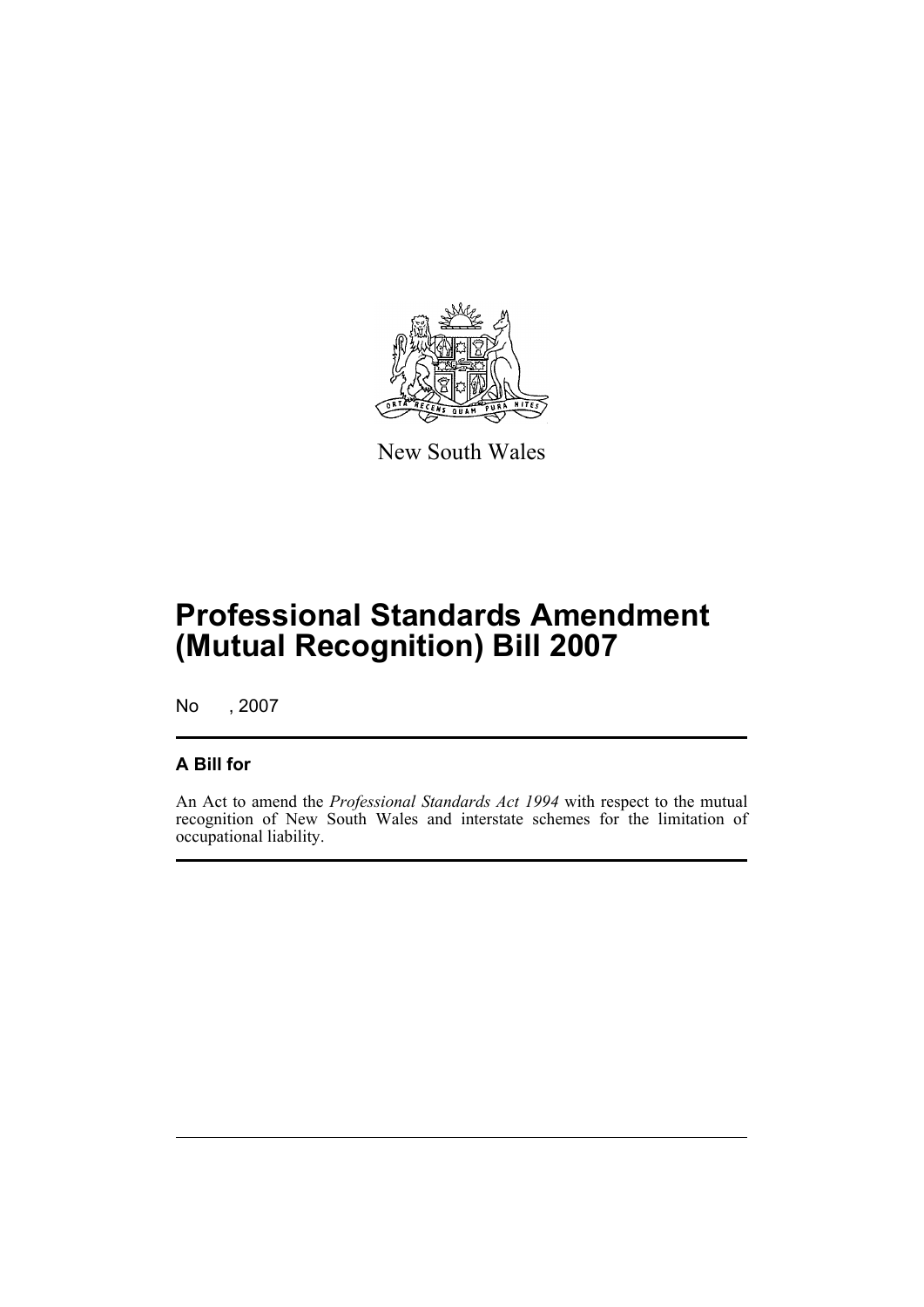<span id="page-7-3"></span><span id="page-7-2"></span><span id="page-7-1"></span><span id="page-7-0"></span>

|              |                                                    | The Legislature of New South Wales enacts:                                                                                                                | 1        |
|--------------|----------------------------------------------------|-----------------------------------------------------------------------------------------------------------------------------------------------------------|----------|
| 1            |                                                    | Name of Act                                                                                                                                               | 2        |
|              |                                                    | This Act is the <i>Professional Standards Amendment</i><br>(Mutual<br>Recognition) Act 2007.                                                              | 3<br>4   |
| $\mathbf{2}$ |                                                    | <b>Commencement</b>                                                                                                                                       | 5        |
|              |                                                    | This Act commences on the date of assent to this Act.                                                                                                     | 6        |
| 3            | Amendment of Professional Standards Act 1994 No 81 |                                                                                                                                                           | 7        |
|              |                                                    | The <i>Professional Standards Act 1994</i> is amended as set out in<br>Schedule 1.                                                                        | 8<br>9   |
| 4            | <b>Repeal of Act</b>                               |                                                                                                                                                           | 10       |
|              | (1)                                                | This Act is repealed on the day following the day on which this Act<br>commences.                                                                         | 11<br>12 |
|              | (2)                                                | The repeal of this Act does not, because of the operation of section 30<br>of the <i>Interpretation Act 1987</i> , affect any amendment made by this Act. | 13<br>14 |
|              |                                                    |                                                                                                                                                           |          |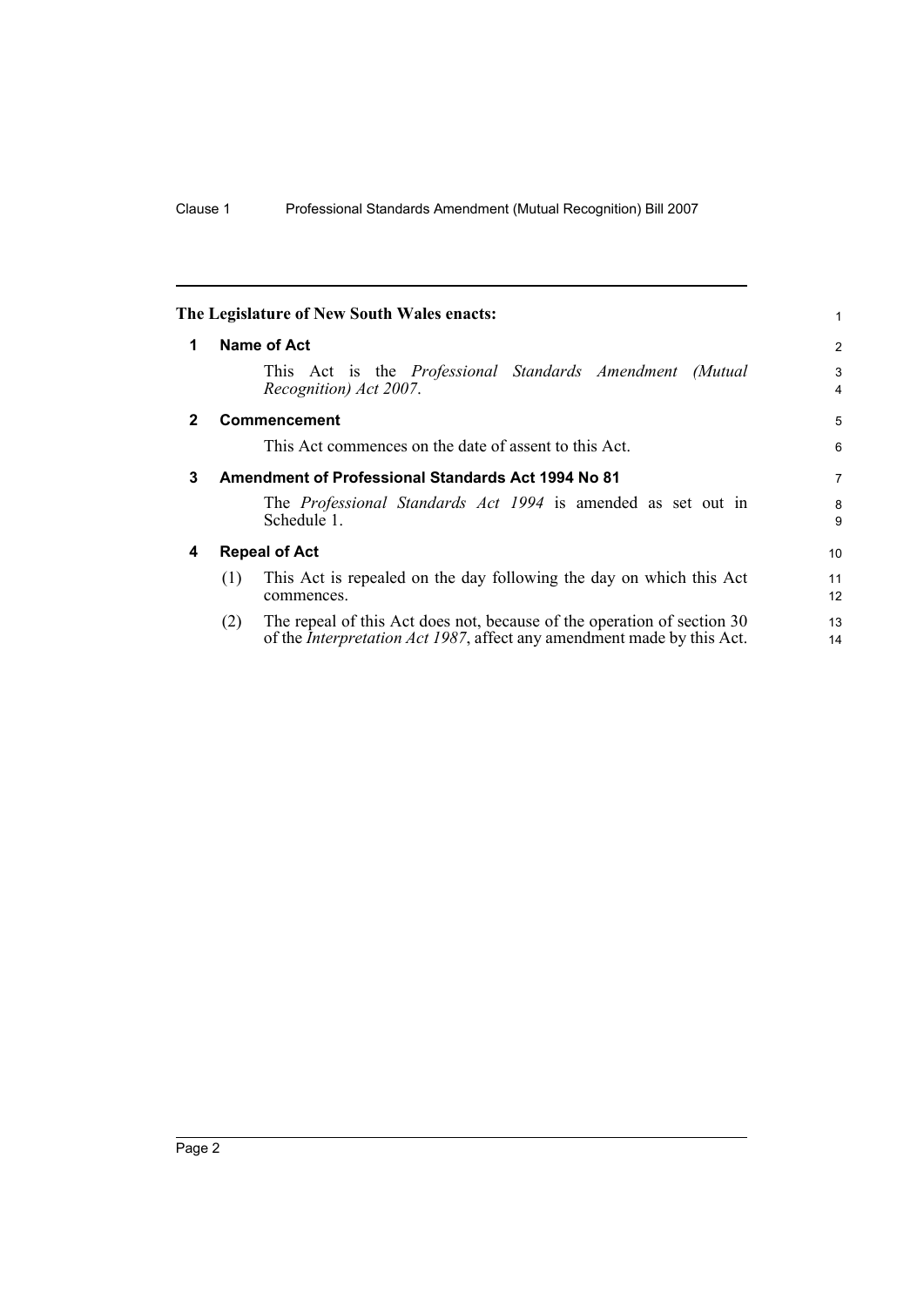Amendments Schedule 1

(Section 3)

1

2

## <span id="page-8-0"></span>**Schedule 1 Amendments**

| [1]   | <b>Section 4 Definitions</b>                                                                                                                                                                                                                             |                                                                                                                                                                                                                                                                                                                                                                  |                                  |  |  |
|-------|----------------------------------------------------------------------------------------------------------------------------------------------------------------------------------------------------------------------------------------------------------|------------------------------------------------------------------------------------------------------------------------------------------------------------------------------------------------------------------------------------------------------------------------------------------------------------------------------------------------------------------|----------------------------------|--|--|
|       | Insert in alphabetical order in section $4(1)$ :                                                                                                                                                                                                         |                                                                                                                                                                                                                                                                                                                                                                  |                                  |  |  |
|       |                                                                                                                                                                                                                                                          | <i>another jurisdiction</i> means any State or Territory, other than this<br>jurisdiction.                                                                                                                                                                                                                                                                       |                                  |  |  |
|       | <i>appropriate Council</i> , in relation to another jurisdiction, means<br>the authority that, under the corresponding law of that<br>jurisdiction, has functions that are substantially the same as the<br>Council's functions under this Act.          |                                                                                                                                                                                                                                                                                                                                                                  |                                  |  |  |
|       | corresponding law means a law of another jurisdiction that<br>corresponds to this Act, and includes a law of another jurisdiction<br>that is declared by the regulations to be a corresponding law of<br>that jurisdiction for the purposes of this Act. |                                                                                                                                                                                                                                                                                                                                                                  |                                  |  |  |
|       |                                                                                                                                                                                                                                                          | <i>interstate scheme</i> means a scheme:                                                                                                                                                                                                                                                                                                                         | 15                               |  |  |
|       |                                                                                                                                                                                                                                                          | that has been prepared under the corresponding law of<br>(a)<br>another jurisdiction, and                                                                                                                                                                                                                                                                        | 16<br>17                         |  |  |
|       |                                                                                                                                                                                                                                                          | that operates, or indicates an intention to operate, as a<br>(b)<br>scheme of this jurisdiction.                                                                                                                                                                                                                                                                 | 18<br>19                         |  |  |
|       |                                                                                                                                                                                                                                                          | <i>this jurisdiction</i> means New South Wales.                                                                                                                                                                                                                                                                                                                  | 20                               |  |  |
| [2]   |                                                                                                                                                                                                                                                          | Section 4 (1), definition of "scheme"                                                                                                                                                                                                                                                                                                                            | 21                               |  |  |
|       |                                                                                                                                                                                                                                                          | Insert ", and includes an interstate scheme" after "association".                                                                                                                                                                                                                                                                                                | 22                               |  |  |
| $[3]$ | Section 7 Preparation and approval of schemes                                                                                                                                                                                                            |                                                                                                                                                                                                                                                                                                                                                                  |                                  |  |  |
|       | Insert after section $7(3)$ :                                                                                                                                                                                                                            |                                                                                                                                                                                                                                                                                                                                                                  |                                  |  |  |
|       | (4)                                                                                                                                                                                                                                                      | A scheme prepared under this section may indicate an intention<br>to operate as a scheme of this jurisdiction only, or of both this<br>jurisdiction and another jurisdiction.                                                                                                                                                                                    | 25<br>26<br>27                   |  |  |
| [4]   |                                                                                                                                                                                                                                                          | <b>Section 8 Public notification of schemes</b>                                                                                                                                                                                                                                                                                                                  | 28                               |  |  |
|       | Insert at the end of the section:                                                                                                                                                                                                                        |                                                                                                                                                                                                                                                                                                                                                                  |                                  |  |  |
|       | (2)                                                                                                                                                                                                                                                      | If the scheme indicates an intention to operate as a scheme of both<br>this jurisdiction and another jurisdiction, the Council must also<br>publish a similar notice in the other jurisdiction in accordance<br>with the requirements of the corresponding law of that<br>jurisdiction that relate to the approval of a scheme prepared in<br>that jurisdiction. | 30<br>31<br>32<br>33<br>34<br>35 |  |  |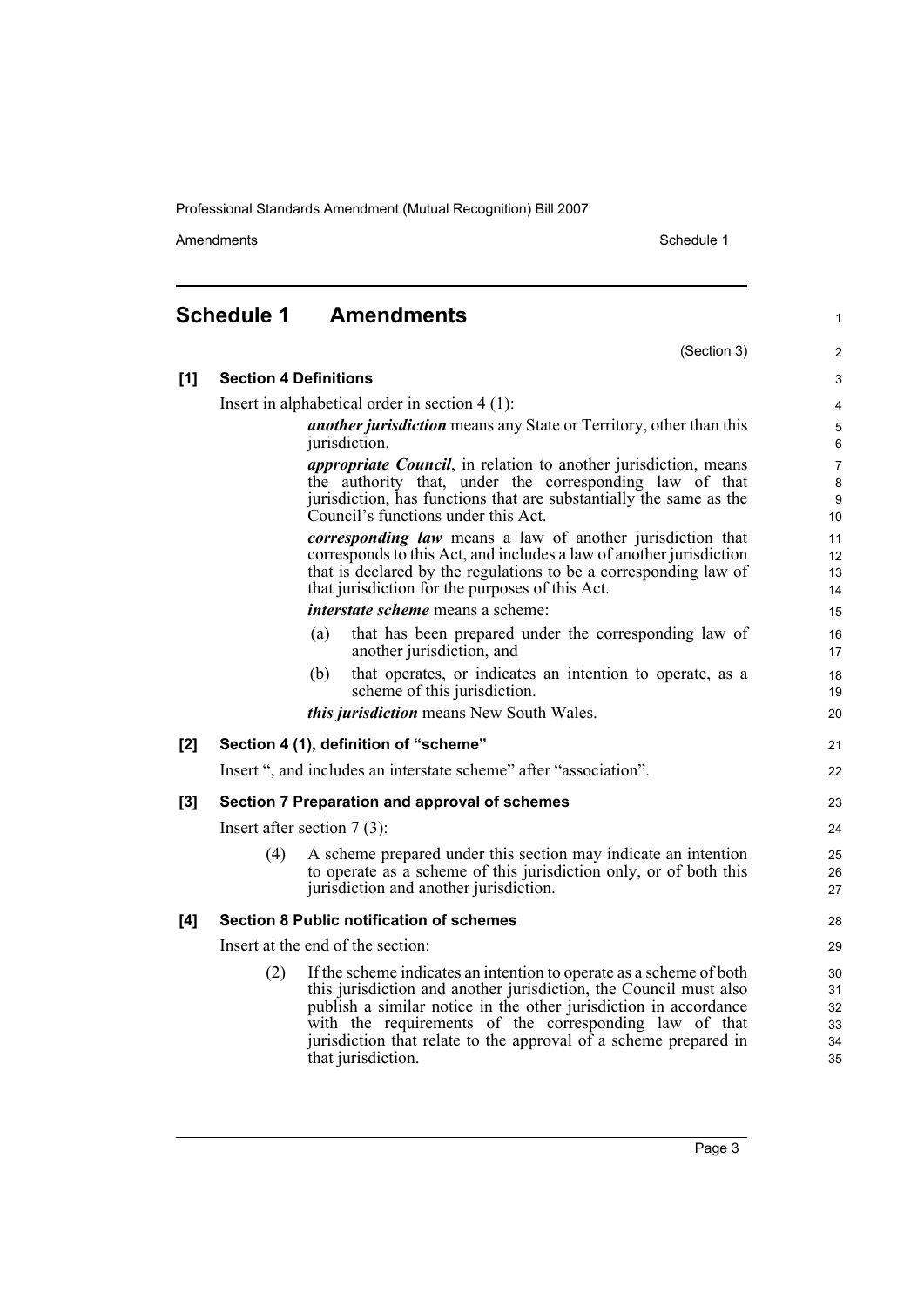Schedule 1 Amendments

| [5]   | Section 10 Consideration of comments, submissions and other matters                                                                                                                  |                                                                                                                                                                                                                                                                                                                                                                                   |                                          |  |  |
|-------|--------------------------------------------------------------------------------------------------------------------------------------------------------------------------------------|-----------------------------------------------------------------------------------------------------------------------------------------------------------------------------------------------------------------------------------------------------------------------------------------------------------------------------------------------------------------------------------|------------------------------------------|--|--|
|       |                                                                                                                                                                                      | Insert at the end of the section:                                                                                                                                                                                                                                                                                                                                                 |                                          |  |  |
|       | (2)<br>If the scheme indicates an intention to operate as a scheme of both<br>this jurisdiction and another jurisdiction:                                                            |                                                                                                                                                                                                                                                                                                                                                                                   |                                          |  |  |
|       |                                                                                                                                                                                      | the Council must also consider any matter that the<br>(a)<br>appropriate Council for the other jurisdiction would have<br>to consider under the provisions of the corresponding law<br>of that jurisdiction that relate to the approval of a scheme<br>prepared in that jurisdiction, and                                                                                         | 5<br>$\,6\,$<br>$\overline{7}$<br>8<br>9 |  |  |
|       |                                                                                                                                                                                      | the matters to be considered by the Council, whether under<br>(b)<br>subsection $(1)$ or paragraph $(a)$ , are to be considered in the<br>context of each of the jurisdictions concerned.                                                                                                                                                                                         | 10<br>11<br>12                           |  |  |
| [6]   |                                                                                                                                                                                      | Section 12 Submission of approved schemes for Gazettal                                                                                                                                                                                                                                                                                                                            | 13                                       |  |  |
|       | Insert at the end of the section:                                                                                                                                                    |                                                                                                                                                                                                                                                                                                                                                                                   |                                          |  |  |
|       | (2)                                                                                                                                                                                  | If the scheme indicates an intention to operate as a scheme of both<br>this jurisdiction and another jurisdiction, the Council may also<br>submit the scheme to the Minister administering the<br>corresponding law of the other jurisdiction.                                                                                                                                    | 15<br>16<br>17<br>18                     |  |  |
| $[7]$ |                                                                                                                                                                                      | Section 13 Gazettal, tabling and disallowance of schemes                                                                                                                                                                                                                                                                                                                          | 19                                       |  |  |
|       | Insert "or, in the case of an interstate scheme, by the appropriate Council for<br>the jurisdiction in which the scheme was prepared" after "by the Council" in<br>section $13(1)$ . |                                                                                                                                                                                                                                                                                                                                                                                   |                                          |  |  |
| [8]   | <b>Section 13 (3)</b>                                                                                                                                                                |                                                                                                                                                                                                                                                                                                                                                                                   | 23                                       |  |  |
|       |                                                                                                                                                                                      | Insert after section 13 $(2)$ :                                                                                                                                                                                                                                                                                                                                                   | 24                                       |  |  |
|       | (3)                                                                                                                                                                                  | In this section, a reference to an interstate scheme includes a<br>reference to an instrument amending an interstate scheme.<br>Note. Subsection (3) applies subsections (1) and (2) to instruments that<br>amend an interstate scheme. Those subsections already apply, by virtue<br>of section 16A (5), to instruments that amend a scheme that is not an<br>interstate scheme. | 25<br>26<br>27<br>28<br>29<br>30         |  |  |
| [9]   |                                                                                                                                                                                      | <b>Section 14 Commencement of schemes</b>                                                                                                                                                                                                                                                                                                                                         | 31                                       |  |  |
|       | Omit section 14 (2). Insert instead:                                                                                                                                                 |                                                                                                                                                                                                                                                                                                                                                                                   |                                          |  |  |
|       | (2)                                                                                                                                                                                  | This section is subject to any order made by the Supreme Court<br>under section 15 and any order made by the Supreme Court of<br>another jurisdiction under the corresponding law of that<br>jurisdiction.                                                                                                                                                                        | 33<br>34<br>35<br>36                     |  |  |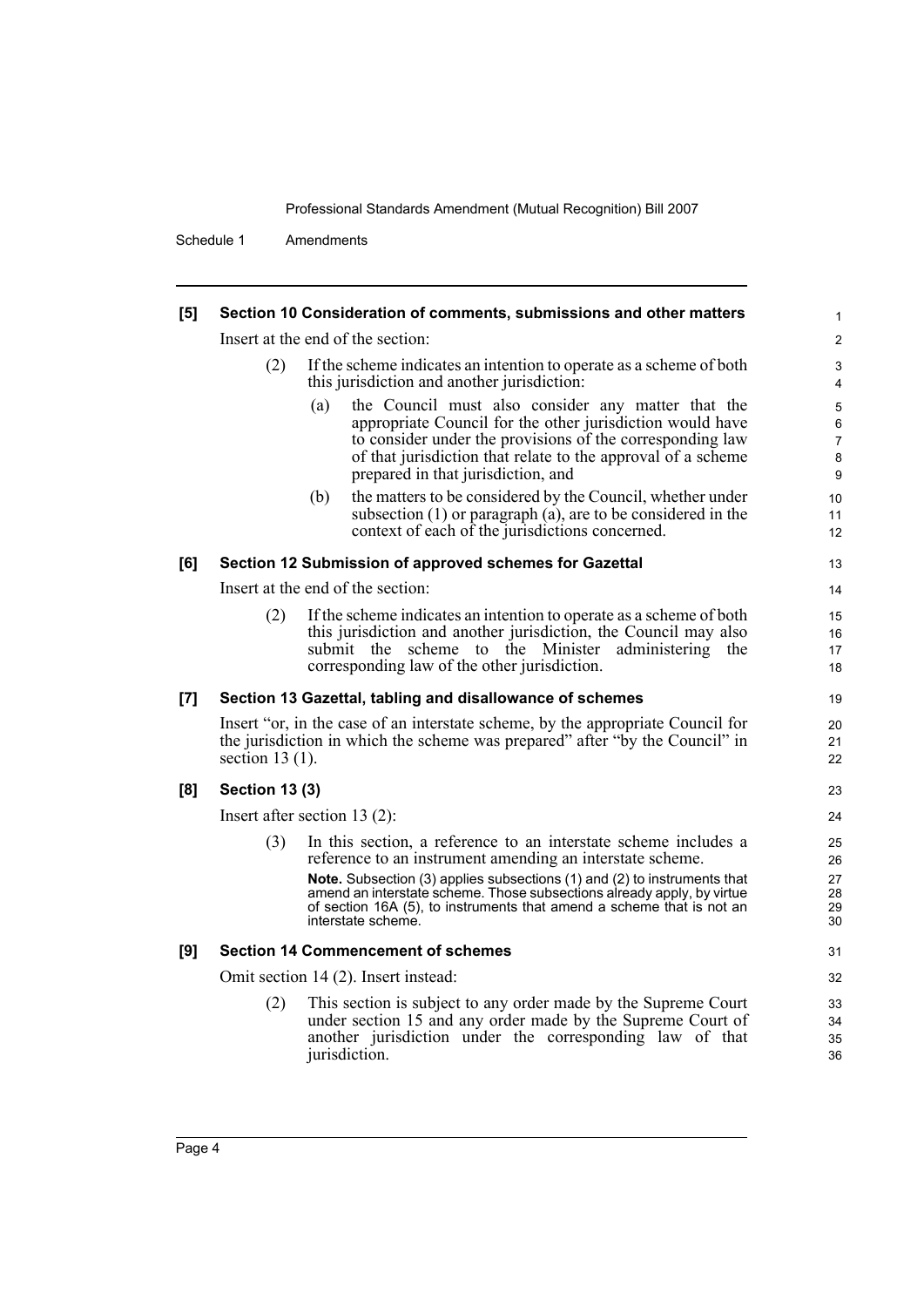Amendments Schedule 1

|        | (3)                                                                                                                                                                                     | scheme. | In this section, a reference to a scheme includes, in the case of an<br>interstate scheme, a reference to an instrument amending that                                                                                                                                                                                                                                                                            |                |
|--------|-----------------------------------------------------------------------------------------------------------------------------------------------------------------------------------------|---------|------------------------------------------------------------------------------------------------------------------------------------------------------------------------------------------------------------------------------------------------------------------------------------------------------------------------------------------------------------------------------------------------------------------|----------------|
| $[10]$ | <b>Section 15 Challenges to schemes</b>                                                                                                                                                 |         |                                                                                                                                                                                                                                                                                                                                                                                                                  |                |
|        | Insert "(including a person who is or is reasonably likely to be affected by a<br>scheme that operates as a scheme of another jurisdiction)" after "section 13"<br>in section $15(1)$ . |         |                                                                                                                                                                                                                                                                                                                                                                                                                  |                |
| $[11]$ | Section 15 (4)-(6)                                                                                                                                                                      |         |                                                                                                                                                                                                                                                                                                                                                                                                                  |                |
|        | Insert after section $15(3)$ :                                                                                                                                                          |         |                                                                                                                                                                                                                                                                                                                                                                                                                  |                |
|        | (4)                                                                                                                                                                                     |         | The Court may not make an order that an interstate scheme is<br>void for want of compliance with this Act on the ground that the<br>scheme fails to comply with Division 2, but may do so on the<br>ground that the scheme fails to comply with the provisions of the<br>corresponding law of the jurisdiction in which it was prepared<br>that relate to the contents of schemes prepared in that jurisdiction. |                |
|        | (5)                                                                                                                                                                                     |         | This section does not prevent a scheme from being challenged or<br>called into question otherwise than under this section.                                                                                                                                                                                                                                                                                       |                |
|        | (6)                                                                                                                                                                                     | scheme. | In this section, a reference to a scheme includes, in the case of an<br>interstate scheme, a reference to an instrument amending that                                                                                                                                                                                                                                                                            | 18<br>19<br>20 |
| $[12]$ | <b>Section 16 Review of schemes</b>                                                                                                                                                     |         |                                                                                                                                                                                                                                                                                                                                                                                                                  |                |
|        | Omit section 16 (3). Insert instead:                                                                                                                                                    |         |                                                                                                                                                                                                                                                                                                                                                                                                                  | 22             |
|        | (3)                                                                                                                                                                                     |         | A review may, but need not, be conducted in order to decide:                                                                                                                                                                                                                                                                                                                                                     | 23             |
|        |                                                                                                                                                                                         | (a)     | in the case of a scheme prepared under this Act, whether<br>the scheme should be amended or revoked or whether a<br>new scheme should be made, or                                                                                                                                                                                                                                                                | 24<br>25<br>26 |
|        |                                                                                                                                                                                         | (b)     | in the case of an interstate scheme, whether the operation<br>of the scheme should be terminated in relation to this<br>jurisdiction.                                                                                                                                                                                                                                                                            | 27<br>28<br>29 |
| $[13]$ | Section 16A Amendment and revocation of schemes approved by<br>Council                                                                                                                  |         |                                                                                                                                                                                                                                                                                                                                                                                                                  |                |
|        | Omit "an amendment to or revocation of" wherever occurring in section 16A<br>$(1)–(4)$ .                                                                                                |         |                                                                                                                                                                                                                                                                                                                                                                                                                  | 32<br>33       |
|        | Insert instead "an instrument amending or revoking".                                                                                                                                    |         |                                                                                                                                                                                                                                                                                                                                                                                                                  | 34             |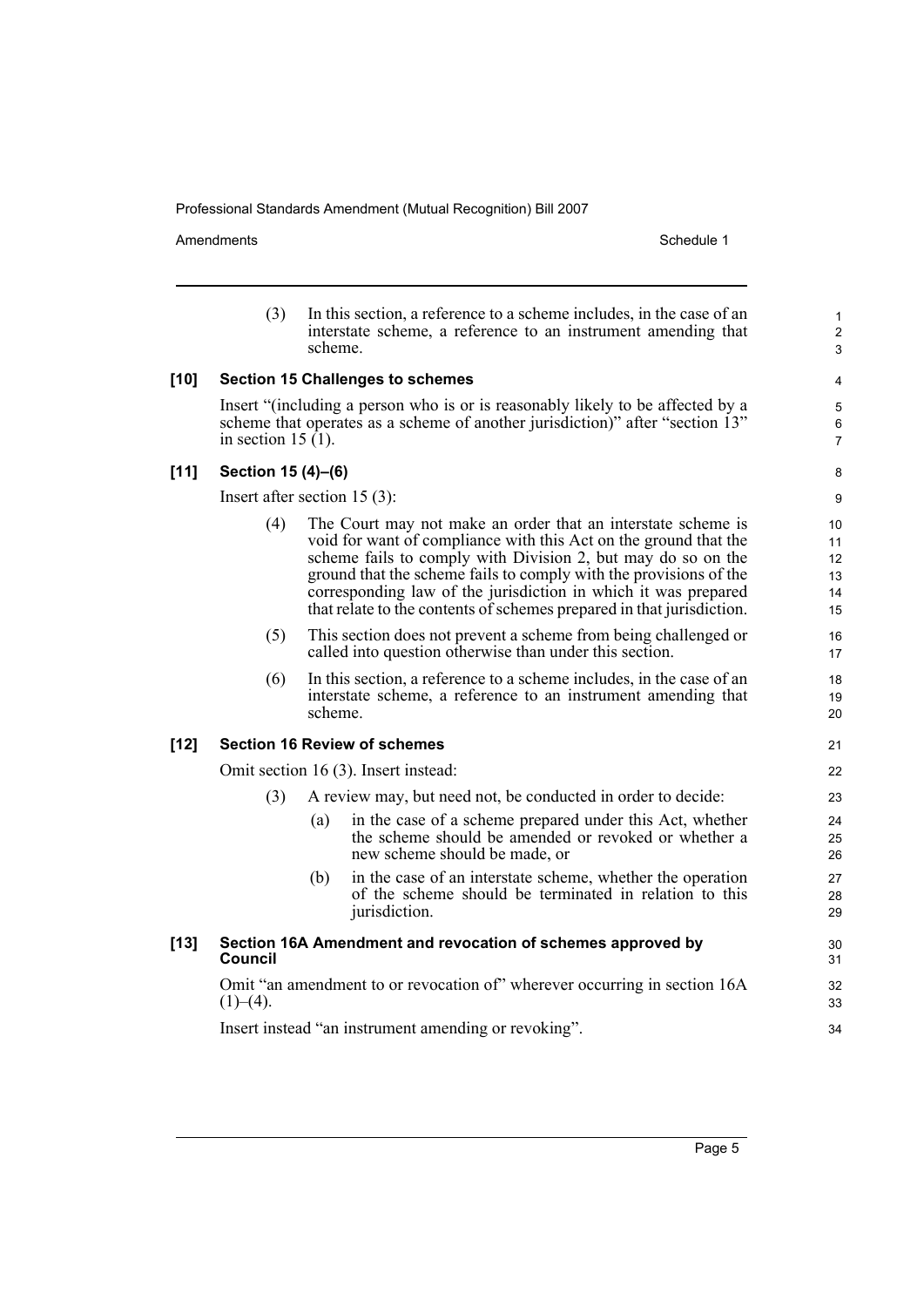Schedule 1 Amendments

#### **[14] Section 16A (5)–(7)**

Omit section 16A (5). Insert instead:

The provisions of sections  $7-15$  extend, with any necessary modifications, to the amendment of a scheme by an instrument under this section.

- (6) The provisions of sections  $7-14$  (other than section 12 (2)) extend, with any necessary modifications, to the revocation of a scheme by an instrument under this section.
- (7) This section does not apply to an interstate scheme. **Note.** An instrument that amends a scheme operating in another jurisdiction may be submitted to the Minister administering the corresponding law of that jurisdiction under section 12 with a view to its being published under that law. An instrument made under the corresponding law of another jurisdiction that amends an interstate scheme may be submitted to the Minister administering this Act with a view to its being published under section 13.

#### **[15] Sections 16B and 16C**

Insert after section 16A:

#### **16B Notification of revocation of schemes**

- (1) On publication in the Gazette of an instrument revoking a scheme (other than an interstate scheme) that operates as a scheme of another jurisdiction, the Minister must cause notice of that fact to be given to the Minister administering the corresponding law of that jurisdiction.
- (2) On receipt of notice that an interstate scheme has been revoked under the corresponding law of the jurisdiction in which it was prepared, the Minister must cause a statement to that effect to be published in the Gazette.

**Note.** Under section 32 (1B), an interstate scheme will cease to have effect in this jurisdiction when it ceases to have effect in the other jurisdiction.

#### **16C Termination of operation of interstate schemes in this jurisdiction**

- (1) The Council may, on the application of an occupational association, prepare an instrument terminating, in relation to this jurisdiction, the operation of an interstate scheme that relates to members of the association.
- (2) The Minister may direct the Council to prepare an instrument terminating the operation of an interstate scheme in relation to this jurisdiction.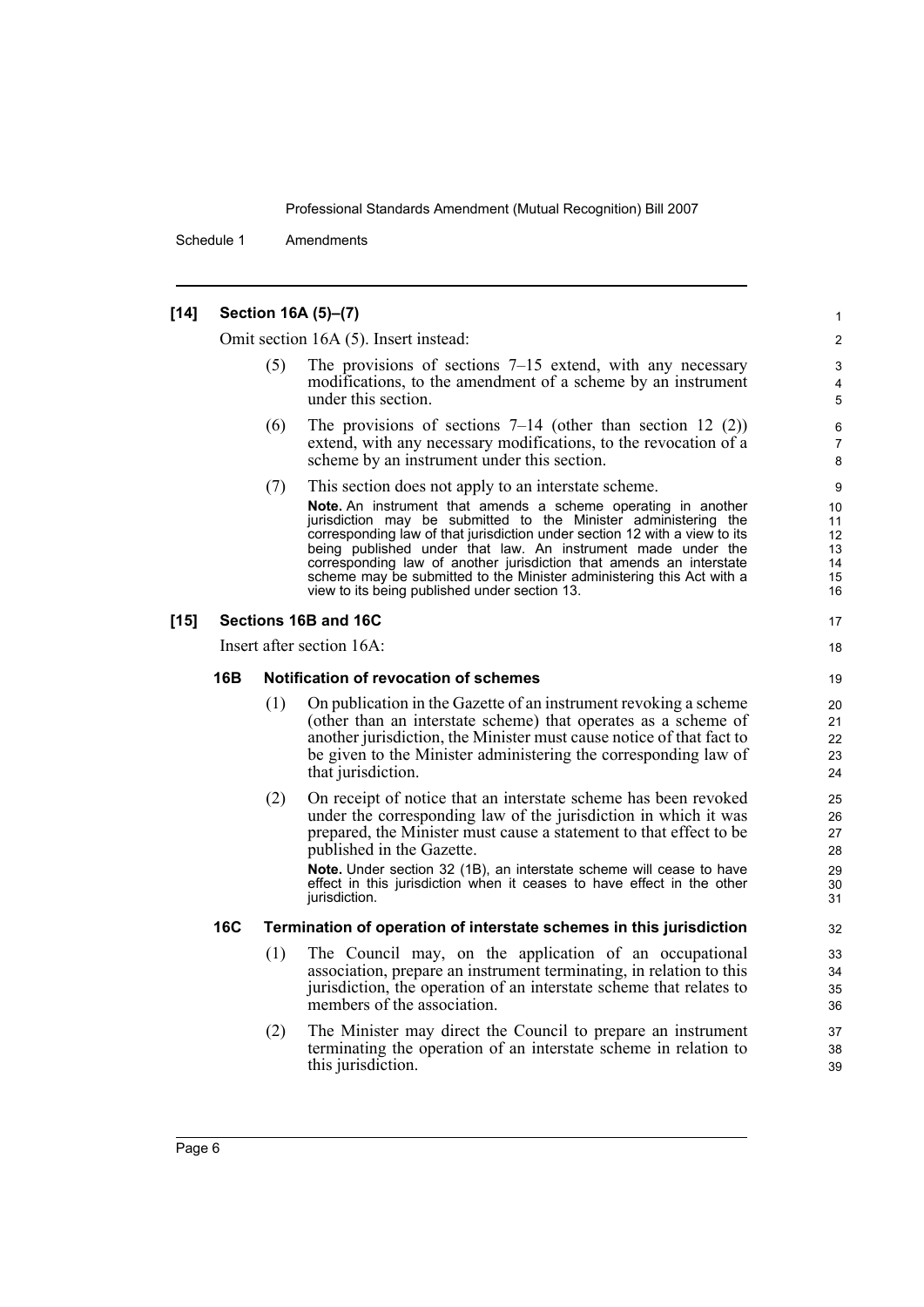Amendments Schedule 1

|        | (3)                                  |                                                                                                                                                                                                                      | The Council must comply with any such direction, but may on its<br>own initiative, at any time while an interstate scheme remains in<br>force, prepare an instrument terminating the operation of the<br>scheme in relation to this jurisdiction. | $\mathbf{1}$<br>$\overline{c}$<br>3<br>$\overline{4}$ |
|--------|--------------------------------------|----------------------------------------------------------------------------------------------------------------------------------------------------------------------------------------------------------------------|---------------------------------------------------------------------------------------------------------------------------------------------------------------------------------------------------------------------------------------------------|-------------------------------------------------------|
|        | (4)                                  | The provisions of sections $8-13$ (other than section 12 (2))<br>extend, with any necessary modifications, to the termination of<br>the operation of an interstate scheme under an instrument under<br>this section. |                                                                                                                                                                                                                                                   |                                                       |
|        | (5)                                  |                                                                                                                                                                                                                      | The operation of an interstate scheme in respect of which an<br>instrument under this section is published under section 13 (as<br>applied by subsection $(4)$ ) is terminated, in relation to this<br>jurisdiction, as from:                     | 9<br>10<br>11<br>12                                   |
|        |                                      | (a)                                                                                                                                                                                                                  | such day subsequent to the date of its publication as may<br>be specified in the instrument, or                                                                                                                                                   | 13<br>14                                              |
|        |                                      | (b)                                                                                                                                                                                                                  | if no such day is specified—2 months after the date of its<br>publication.                                                                                                                                                                        | 15<br>16                                              |
| $[16]$ | <b>Section 32 Duration of scheme</b> |                                                                                                                                                                                                                      |                                                                                                                                                                                                                                                   |                                                       |
|        | Omit section 32 (1). Insert instead: |                                                                                                                                                                                                                      |                                                                                                                                                                                                                                                   | 18                                                    |
|        | (1)                                  | A scheme must specify the period (not exceeding 5 years) for<br>which it is to remain in force after its commencement.                                                                                               |                                                                                                                                                                                                                                                   |                                                       |
|        | (1A)                                 |                                                                                                                                                                                                                      | Subject to subsection $(2)$ , a scheme (other than an interstate<br>scheme) remains in force until:                                                                                                                                               | 21<br>22                                              |
|        |                                      | (a)                                                                                                                                                                                                                  | the period specified under subsection (1) ends, or                                                                                                                                                                                                | 23                                                    |
|        |                                      | (b)                                                                                                                                                                                                                  | the scheme is revoked, or                                                                                                                                                                                                                         | 24                                                    |
|        |                                      | (c)                                                                                                                                                                                                                  | the scheme's operation ceases because of the operation of<br>another Act, or                                                                                                                                                                      | 25<br>26                                              |
|        |                                      | (d)                                                                                                                                                                                                                  | the scheme is declared void, either by an order made by the<br>Supreme Court under section 15 or by an order made by<br>the Supreme Court of another jurisdiction under the<br>corresponding law of that jurisdiction, or                         | 27<br>28<br>29<br>30                                  |
|        |                                      | (e)                                                                                                                                                                                                                  | the scheme is disallowed under section 41 of the<br>Interpretation Act 1987.                                                                                                                                                                      | 31<br>32                                              |
|        | (1B)                                 |                                                                                                                                                                                                                      | Subject to subsection (2), an interstate scheme remains in force in<br>this jurisdiction until:                                                                                                                                                   | 33<br>34                                              |
|        |                                      | (a)                                                                                                                                                                                                                  | the period specified under subsection (1) ends, or                                                                                                                                                                                                | 35                                                    |
|        |                                      | (b)                                                                                                                                                                                                                  | the scheme's operation in relation to this jurisdiction is<br>terminated under section 16C, or                                                                                                                                                    | 36<br>37                                              |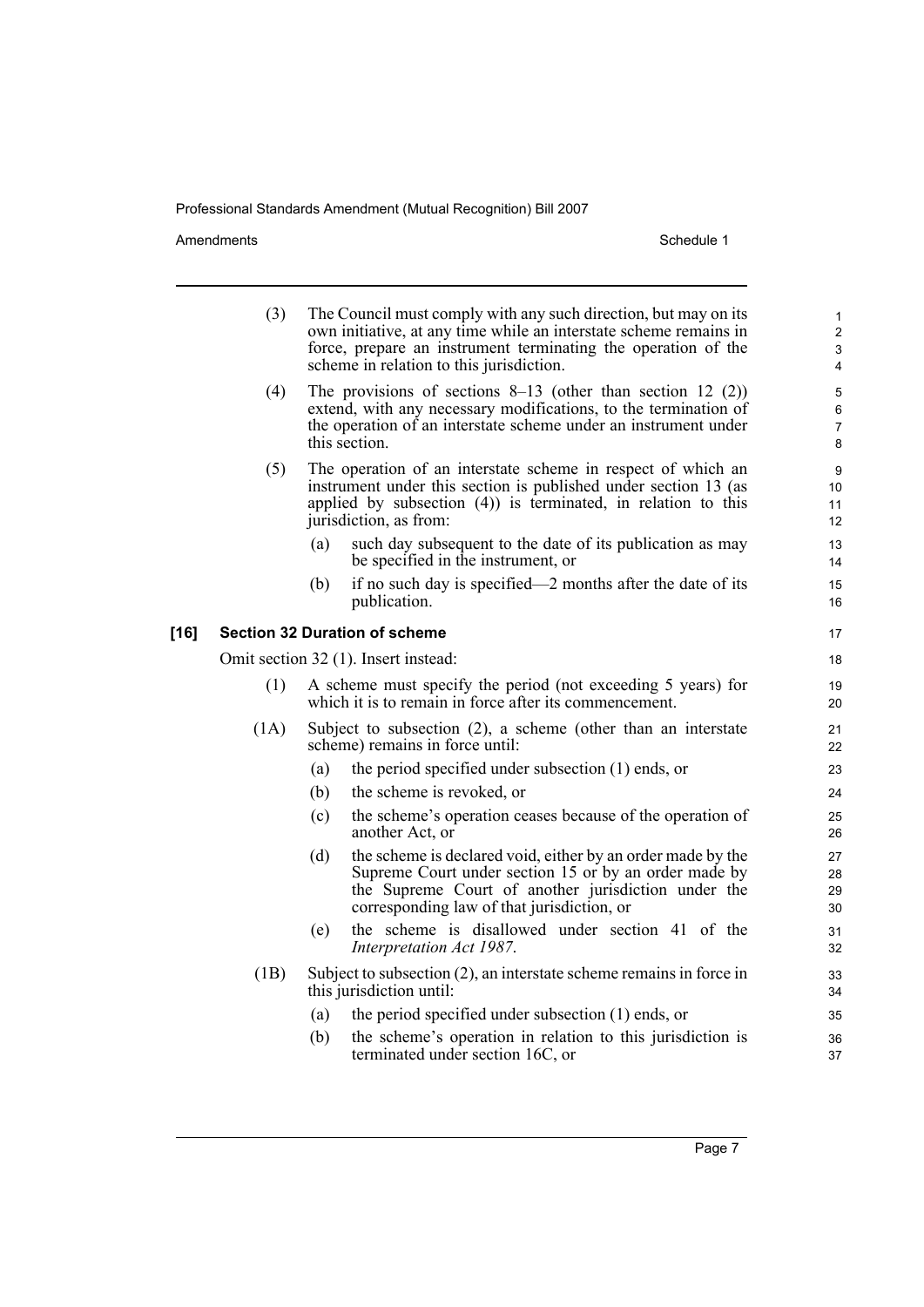Schedule 1 Amendments

|        | (c)                                    | the scheme ceases to have effect in the jurisdiction in<br>which it was prepared, or                                                                                               | 1<br>2         |
|--------|----------------------------------------|------------------------------------------------------------------------------------------------------------------------------------------------------------------------------------|----------------|
|        | (d)                                    | the scheme is disallowed under section 41 of the<br>Interpretation Act 1987.                                                                                                       | 3<br>4         |
| $[17]$ | <b>Section 43 Functions of Council</b> |                                                                                                                                                                                    | 5              |
|        |                                        | Omit "by it" from section 43 $(1)$ (a) $(i)$ .                                                                                                                                     | 6              |
| $[18]$ | <b>Section 43 (4)</b>                  |                                                                                                                                                                                    | $\overline{7}$ |
|        | Insert "or law" after "Act".           |                                                                                                                                                                                    | 8              |
| $[19]$ | <b>Section 43A</b>                     |                                                                                                                                                                                    | 9              |
|        | Insert after section 43:               |                                                                                                                                                                                    | 10             |
|        | 43A                                    | Co-operation with authorities in other jurisdictions                                                                                                                               | 11             |
|        |                                        | For the purpose of dealing with a scheme that operates, or<br>indicates an intention to operate, as a scheme of both this<br>jurisdiction and another jurisdiction, the Council:   | 12<br>13<br>14 |
|        | (a)                                    | may, in the exercise of its functions under this Act, act in<br>conjunction with the appropriate Council for the other<br>jurisdiction, and                                        | 15<br>16<br>17 |
|        | (b)                                    | may act in conjunction with the appropriate Council for the<br>other jurisdiction in the exercise of that Council's<br>functions under the corresponding law of that jurisdiction. | 18<br>19<br>20 |
| [20]   |                                        | Schedule 4 Savings, transitional and other provisions                                                                                                                              | 21             |
|        | Insert at the end of clause $1(1)$ :   |                                                                                                                                                                                    | 22             |
|        | Act 2007                               | Professional Standards Amendment (Mutual Recognition)                                                                                                                              | 23<br>24       |